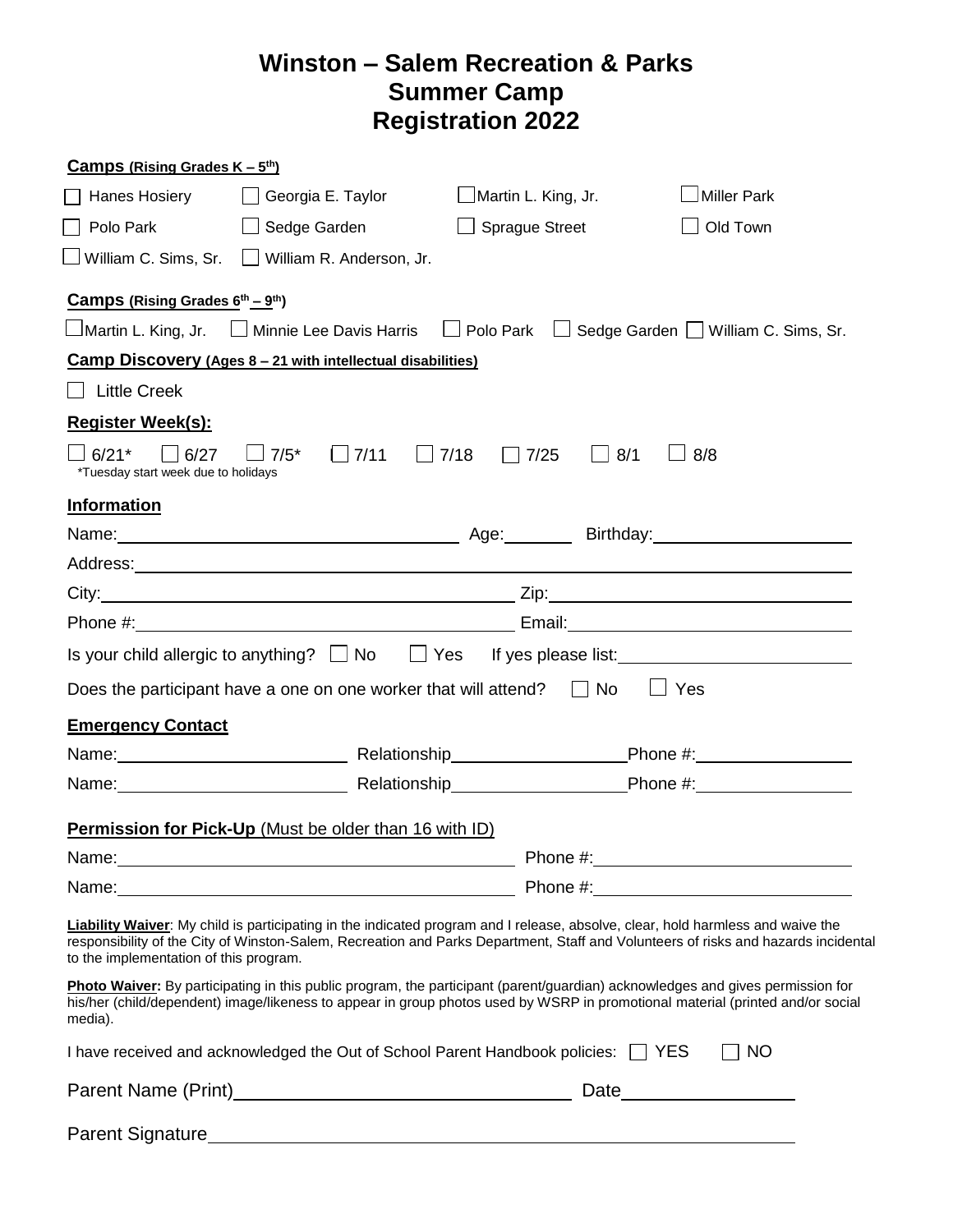# **Winston – Salem Recreation & Parks Medication Form**

#### **Participant Information**

| Name:    | Birthday:<br>Age: |
|----------|-------------------|
| Address: |                   |
| City:    | Zip:              |
| Phone #: | Email:            |

I understand that the Winston-Salem Recreation & Park's Department discourages the administration of medications at camps unless it is necessary for the health of the camper. No medication will be administered to a child without the written order of a licensed physician or dentist and permission of the parent/guardian. *Medication must be clearly labeled with child's name, dosage amount, and in original container.* No injections will be given except in extreme emergency (allergy to wasp, bee, etc.)

#### **Parents/Guardians are strongly encouraged to administer medications at home before or after camp.**

| <b>MUST BE COMPLETED BY PHYSICIAN</b>            |                                                                                                           |
|--------------------------------------------------|-----------------------------------------------------------------------------------------------------------|
| Child's Name: __________________________________ | Date of Birth: 1999                                                                                       |
|                                                  | Begin/End Date:<br><u> Begin/End Date:</u>                                                                |
|                                                  | Medication type: $\Box$ Tablet $\Box$ Capsule $\Box$ Liquid $\Box$ Ointment $\Box$ Inhalant $\Box$ Other: |
|                                                  | Dosage: <u>Consumental Constantine of Day:</u> Constantine of Day: Constantine Prequency:                 |
|                                                  |                                                                                                           |
|                                                  |                                                                                                           |
|                                                  |                                                                                                           |
|                                                  |                                                                                                           |
| <b>Physician Signature</b>                       | <b>Phone Number</b><br><b>Date</b>                                                                        |